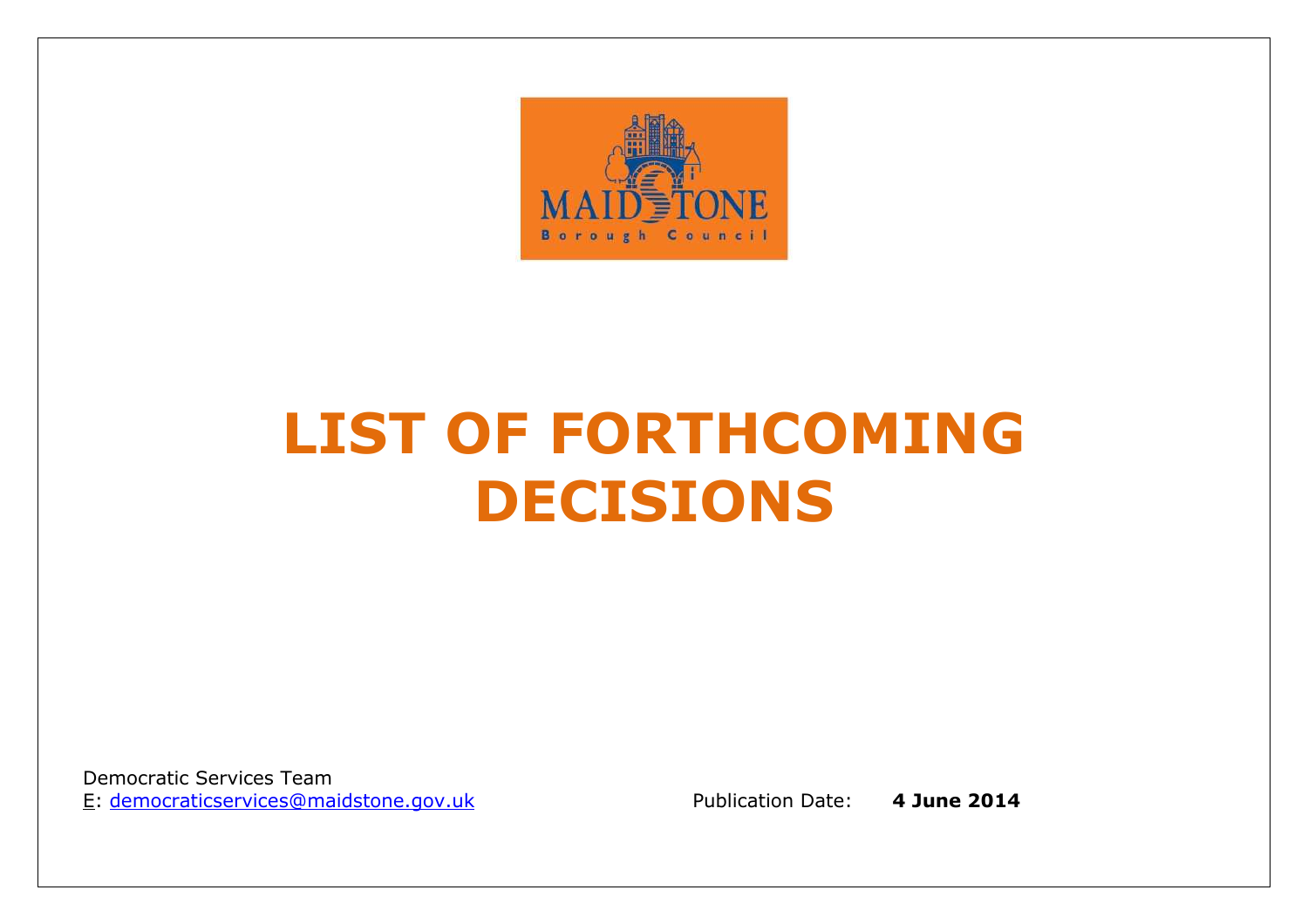#### **INTRODUCTION**

This document sets out the decisions to be taken by the Executive and various Committees of Maidstone Borough Council on a rolling basis. This document will be published as updated with new decisions required to be made.

#### **KEY DECISIONS**

A key decision is an executive decision which is likely to:

- Result in the Maidstone Borough Council incurring expenditure or making savings which is equal to the value of £250,000 or more; or
- Have significant effect on communities living or working in an area comprising one or more wards in Maidstone.

At Maidstone Borough Council, decisions which we regard as "Key Decisions" because they are likely to have a "significant" effect either in financial terms or on the community include:

- $(1)$  Decisions about expenditure or savings which equal or are more than £250,000.
- (2) Budget reports.
- (3) Policy framework reports.
- (4) Adoption of new policies plans, strategies or changes to established policies, plans or strategies.
- (5) Approval of portfolio plans.
- (6) Decisions that involve significant service developments, significant service reductions, or significant changes in the way that services are delivered, whether Borough-wide or in a particular locality.
- (7) Changes in fees and charges.
- (8) Proposals relating to changes in staff structure affecting more than one section.

Each entry identifies, for that "key decision" –

- the decision maker
- •the date on which the decision is due to be taken
- •the subject matter of the decision and a brief summary
- •the reason it is a key decision
- to whom representations (about the decision) can be made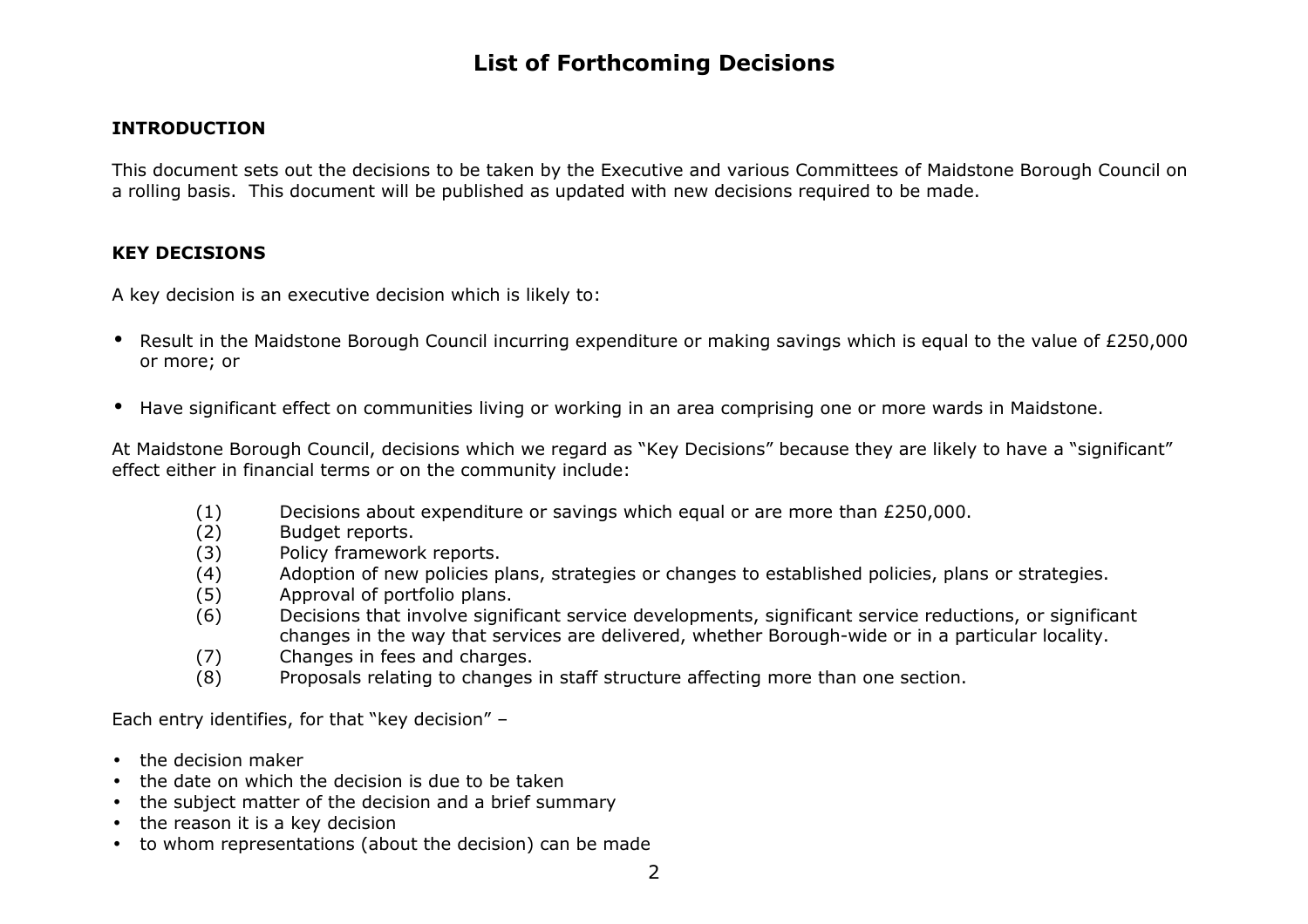- whether the decision will be taken in public or private
- •what reports/papers are, or will be, available for public inspection

#### **EXECUTIVE DECISIONS**

The Cabinet collectively makes its decisions at a meeting and individual portfolio holders make decisions independently. In addition, Officers can make key decisions and an entry for each of these will be included in this list.

#### **DECISIONS WHICH THE CABINET INTENDS TO MAKE IN PRIVATE**

The Cabinet hereby gives notice that it intends to meet in private after its public meeting to consider reports and/or appendices which contain exempt information under Part 1 of Schedule 12A to the Local Government Act 1972 (as amended). The private meeting of the Cabinet is open only to Members of the Cabinet, other Councillors and Council officers.

Reports and/or appendices to decisions which the Cabinet will take at its private meeting are indicated in the list below, with the reasons for the decision being made in private. Any person is able to make representations to the Cabinet if he/she believes the decision should instead be made in the public Cabinet meeting. If you want to make such representations, please email *committeeservices@maidstone.gov.uk*. You will then be sent a response in reply to your representations. Both your representations and the Executive's response will be published on the Council's website at least 5 working days before the Cabinet meeting.

#### **ACCESS TO CABINET REPORTS**

Reports to be considered at the Cabinet's public meeting will be available on the Council's website (www.maidstone.gov.uk) a minimum of 5 working days before the meeting.

#### **HOW CAN I CONTRIBUTE TO THE DECISION-MAKING PROCESS?**

The Council actively encourages people to express their views on decisions it plans to make. This can be done by writing directly to the appropriate Officer or Cabinet Member (details of whom are shown in the list below).

Alternatively, the Cabinet are contactable via our website (www.maidstone.gov.uk) where you can submit a question to the Leader of the Council. There is also the opportunity to invite the Leader of the Council to speak at a function you may be organising.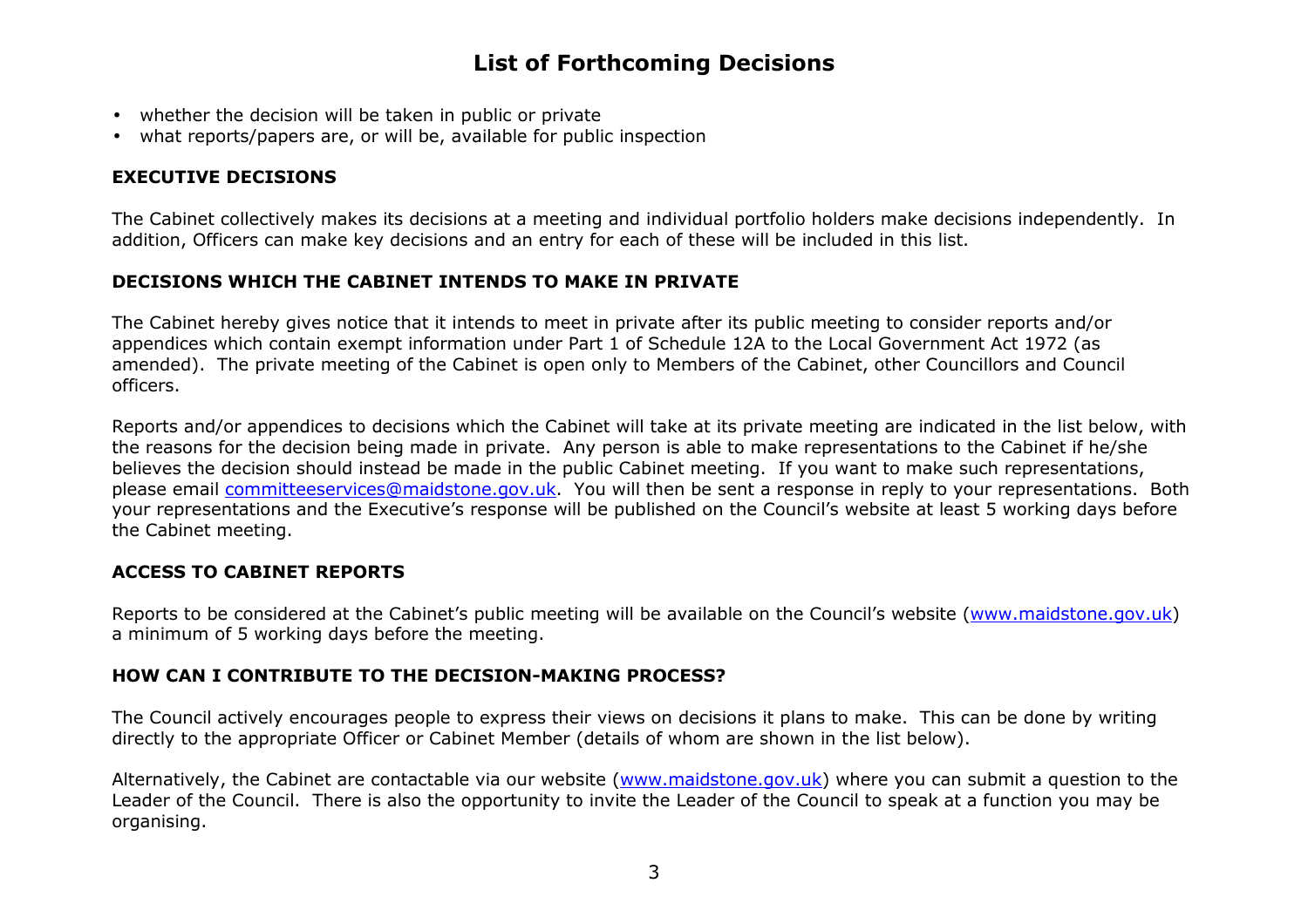#### **WHO ARE THE CABINET?**

#### Leader of the Council (To be appointed)



#### **Councillor Stephen Paine**  Cabinet Member for Planning, Transport and Development stephenpaine@maidstone.gov.ukTel: 07906 271325



**Councillor Malcolm Greer** Cabinet Member for Economic and Commercial Development (also Acting Leader) malcolmgreer@maidstone.gov.ukTel: 01634 862876



**Councillor Marion Ring** Cabinet Member for Environment marionring@maidstone.gov.ukTel: 01622 686492

Cabinet Member for Corporate Services (To be appointed)



**Councillor John A Wilson**  Cabinet Member for Community and Leisure Services johnawilson@maidstone.gov.ukTel: 01622 720989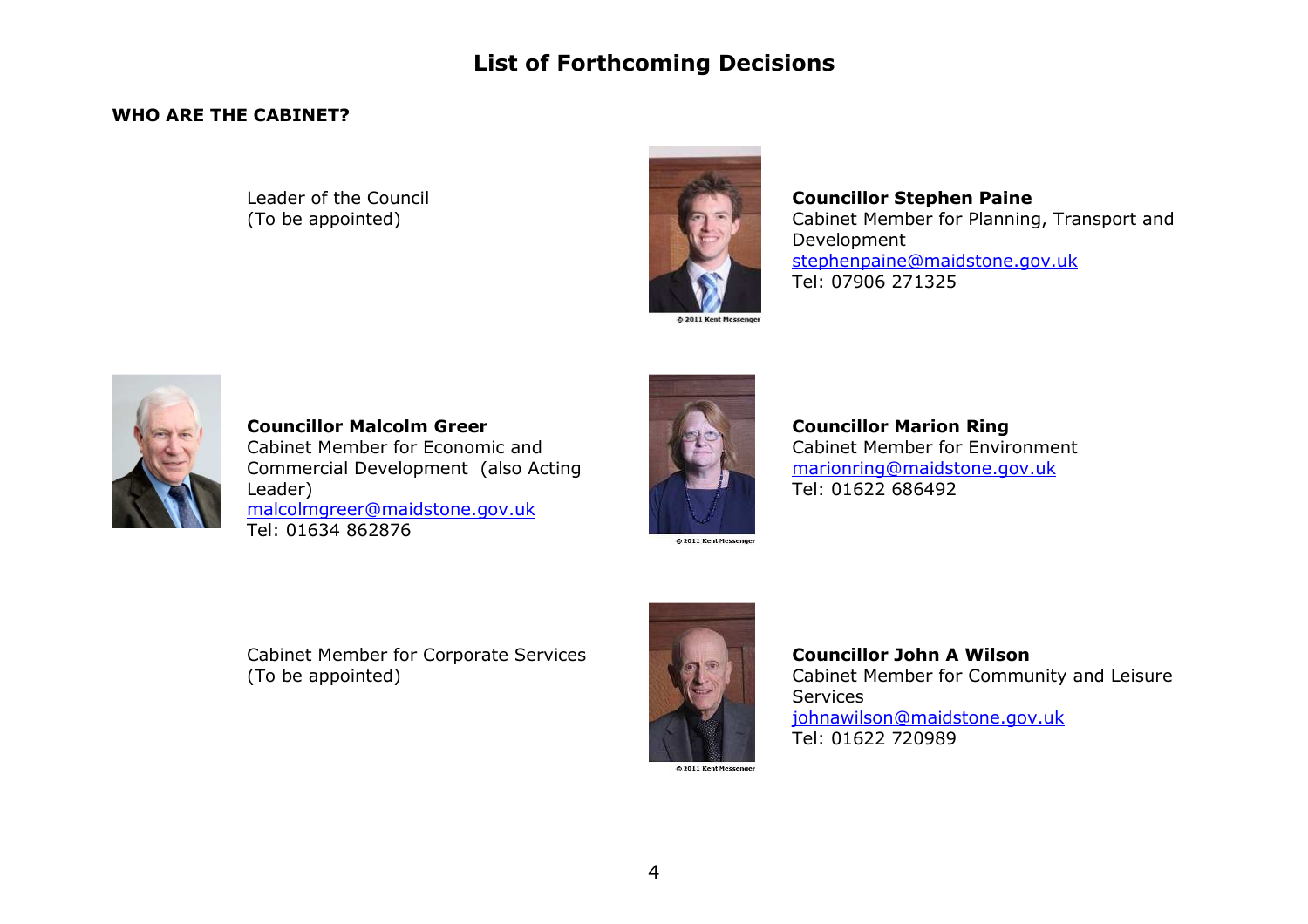| <b>Decision Maker and</b><br>Date of When Decision is<br><b>Due to be Made:</b>           | <b>Title of Report and</b><br><b>Brief Summary:</b>                                                                                              | <b>Key Decision and</b><br>reason (if<br>applicable): | <b>Contact Officer:</b>                                  | <b>Public or Private</b><br><i>(if Private the reason why)</i> | Documents to be<br>submitted (other<br>relevant documents<br>may be submitted) |
|-------------------------------------------------------------------------------------------|--------------------------------------------------------------------------------------------------------------------------------------------------|-------------------------------------------------------|----------------------------------------------------------|----------------------------------------------------------------|--------------------------------------------------------------------------------|
| <b>Cabinet</b><br>Due Date: Wednesday 11<br>Jun 2014                                      | Accommodation Project<br>(SCRAIP)<br>Cabinet to consider<br>the recommendations<br>arising from 6 May<br>SLCS OSC meeting.                       |                                                       | Christian Scade<br>christianscade@mai<br>dstone.gov.uk   | Public                                                         | Accommodation<br>Project (SCRAIP)                                              |
| <b>Cabinet</b><br>Due Date: Wednesday 11<br>Jun 2014                                      | <b>Business Rates</b><br>Reoccupation Relief<br>To seek approval for<br>a local scheme to<br>implement Business<br>Rates reoccupation<br>relief. |                                                       | Stephen McGinnes<br>stephenmcginnes@<br>maidstone.gov.uk | Public                                                         | <b>Business Rates</b><br>Reoccupation Relief                                   |
| <b>Cabinet Member for</b><br><b>Corporate Services</b><br>Due Date: Friday 27 Jun<br>2014 | Discretionary Housing<br>Payment<br>Future policy for the<br>award of<br>discretionary housing<br>payments.                                      |                                                       | Stephen McGinnes<br>stephenmcginnes@<br>maidstone.gov.uk | Public                                                         | Discretionary Housing<br>Payment                                               |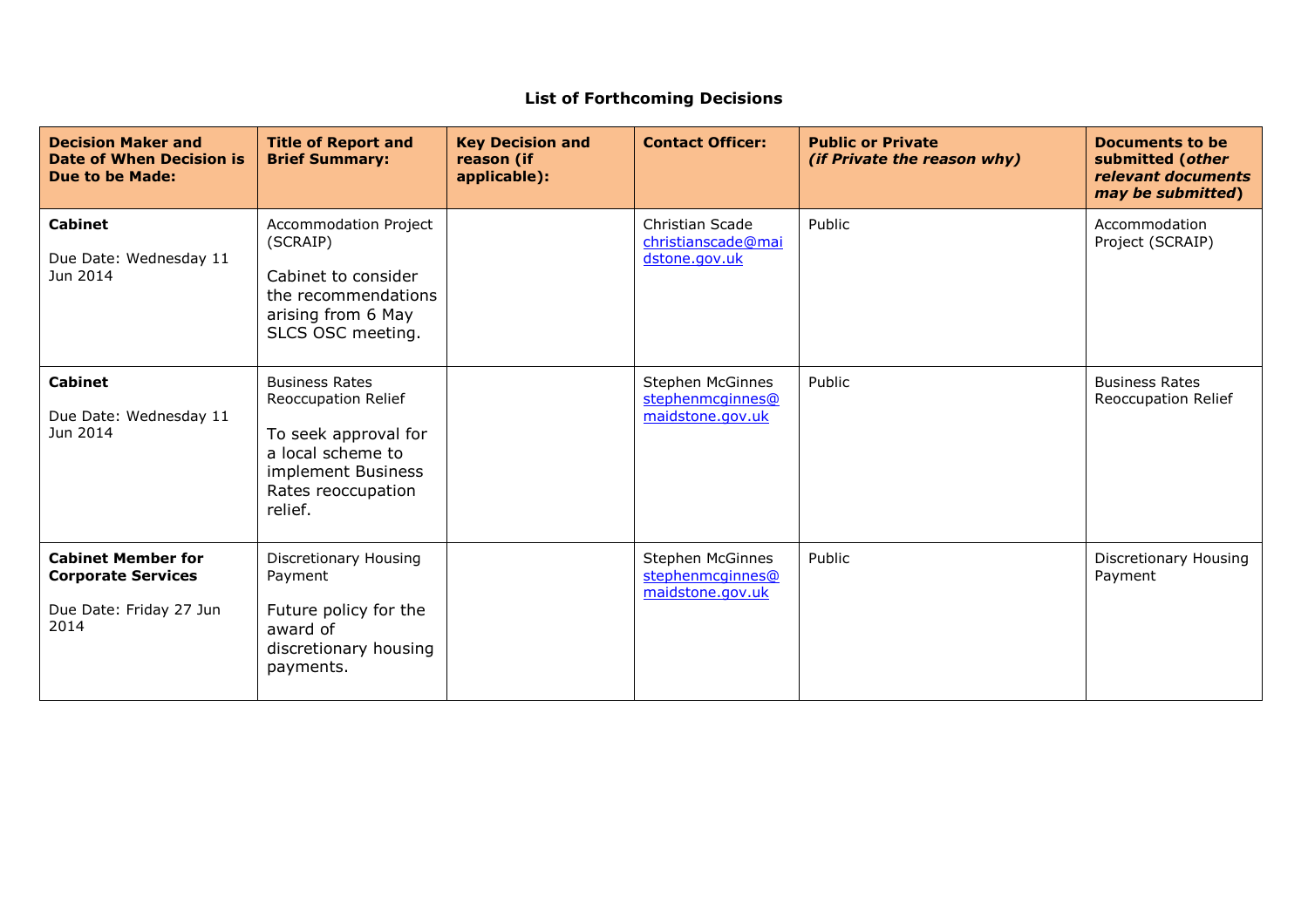| <b>Decision Maker and Date</b><br>of When Decision is Due<br>to be Made:                  | <b>Title of Report and</b><br><b>Brief Summary</b>                                                                                                                                                                                      | <b>Key Decision and</b><br>reason (if applicable)           | <b>Contact Officer:</b>                            | <b>Public or Private if Private the</b><br>reason why) | <b>Documents to be</b><br>submitted (other<br>relevant documents<br>may be submitted)       |
|-------------------------------------------------------------------------------------------|-----------------------------------------------------------------------------------------------------------------------------------------------------------------------------------------------------------------------------------------|-------------------------------------------------------------|----------------------------------------------------|--------------------------------------------------------|---------------------------------------------------------------------------------------------|
| <b>Cabinet Member for</b><br><b>Corporate Services</b><br>Due Date: Friday 27 Jun<br>2014 | Council Tax, Business<br>Rates and Housing<br><b>Benefits Overpayments</b><br>write offs<br>Approval of write offs<br>for irrecoverable<br>debts of Council Tax,<br><b>Business Rates and</b><br>Housing Benefit<br>Overpayments        |                                                             | Sheila Coburn<br>sheilacoburn@maids<br>tone.gov.uk | Public                                                 | Council Tax, Business<br>Rates and Housing<br><b>Benefits</b><br>Overpayments write<br>offs |
| <b>Cabinet Member for</b><br><b>Corporate Services</b><br>Due Date: Friday 27 Jun<br>2014 | Bankruptcy Policy for<br>Council Tax and<br><b>Business Rates Debt</b><br>The approach to be<br>adopted by the<br>council in collecting<br>unpaid council tax<br>and business rates<br>through the use of<br>bankruptcy<br>proceedings. | <b>KEY</b><br>Reason: Policies, Plans,<br><b>Strategies</b> | Sheila Coburn<br>sheilacoburn@maids<br>tone.gov.uk | Public                                                 | Bankruptcy Policy for<br>Council Tax and<br><b>Business Rates Debt</b>                      |
| <b>Leader of the Council</b><br>Due Date: Friday 27 Jun<br>2014                           | Data Quality Policy<br>Review 2013<br>Review of council's<br>data quality policy                                                                                                                                                        | <b>KEY</b><br>Reason: changes to<br>policy                  | Clare Wood<br>clarewood@maidsto<br>ne.gov.uk       | Public                                                 | Data Quality Policy<br>Review 2013<br>Data Quality Policy<br>Review 2013                    |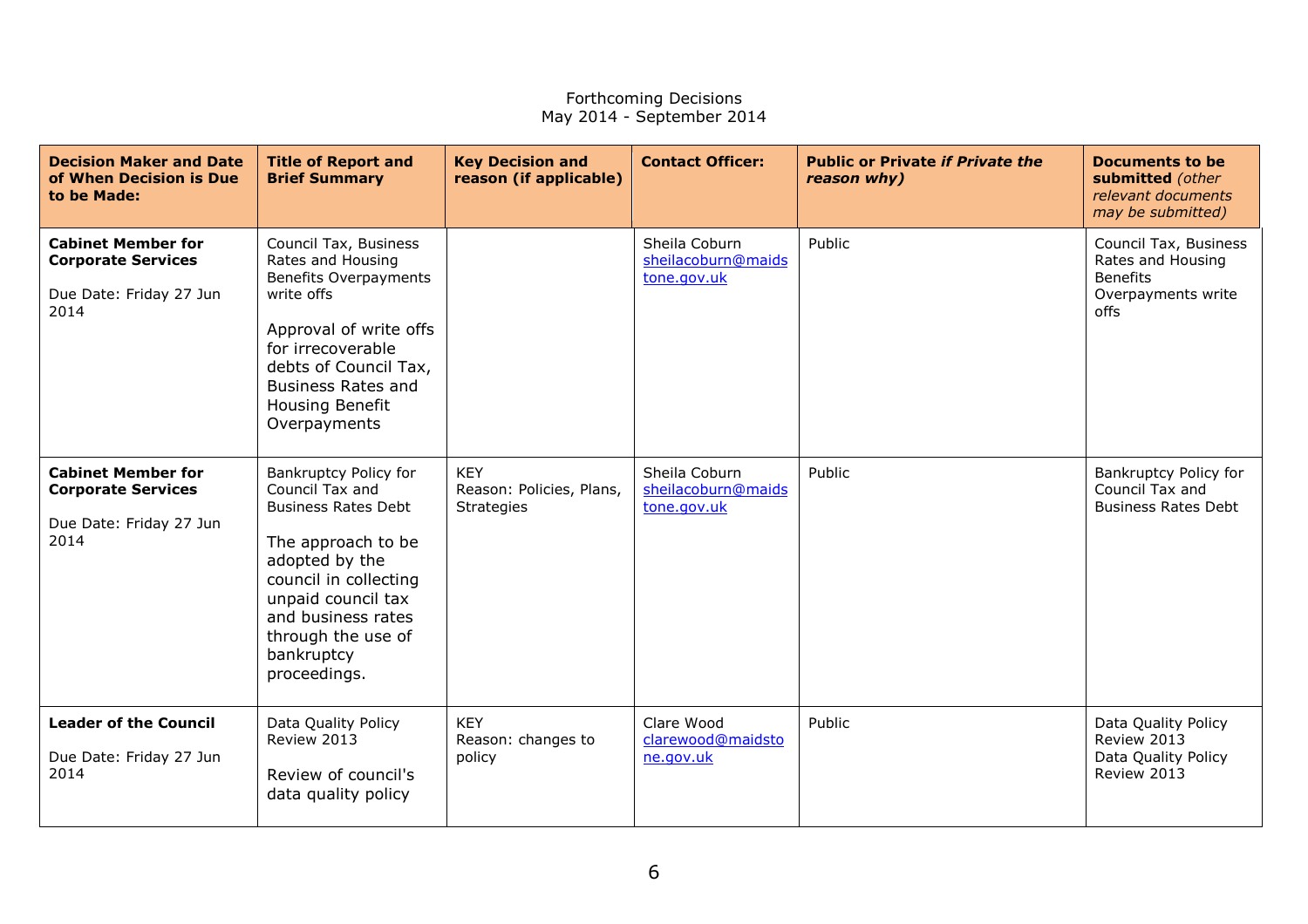| <b>Decision Maker and Date</b><br>of When Decision is Due<br>to be Made:                                         | <b>Title of Report and</b><br><b>Brief Summary</b>                                                                                                                                                                                              | <b>Key Decision and</b><br>reason (if applicable) | <b>Contact Officer:</b>                                                                                   | <b>Public or Private if Private the</b><br>reason why) | <b>Documents to be</b><br>submitted (other<br>relevant documents<br>may be submitted)                                                                                                 |
|------------------------------------------------------------------------------------------------------------------|-------------------------------------------------------------------------------------------------------------------------------------------------------------------------------------------------------------------------------------------------|---------------------------------------------------|-----------------------------------------------------------------------------------------------------------|--------------------------------------------------------|---------------------------------------------------------------------------------------------------------------------------------------------------------------------------------------|
| <b>Cabinet Member for</b><br><b>Planning, Transport and</b><br><b>Development</b><br>Due Date: Friday 4 Jul 2014 | Coxheath<br>Neighbourhood Plan<br>Coxheath Parish<br>Council's<br>neighbourhood plan<br>has been published<br>by MBC for formal<br>public consultation in<br>accordance with<br>Reg.16 of the<br>Neighbourhood<br>Planning Regulations<br>2012. | <b>KEY</b><br>Reason: Affects more<br>than 1 ward | Rob Jarman, Head<br>of Planning and<br>Development<br>Robjarman@maidsto<br>ne.gov.uk                      | Public                                                 | Coxheath<br>Neighbourhood Plan                                                                                                                                                        |
| <b>Cabinet Member for</b><br><b>Community and Leisure</b><br><b>Services</b><br>Due Date: Friday 4 Jul 2014      | Maidstone Health<br>Inequalities Action Plan<br>Action plan detailing<br>work to reduce health<br>inequalities in the<br>Borough                                                                                                                | <b>KEY</b><br>Reason: Affects more<br>than 1 ward | John Littlemore,<br>Head of Housing &<br><b>Community Services</b><br>johnlittlemore@maid<br>stone.gov.uk | Public                                                 | Maidstone Health<br><b>Inequalities Action</b><br>Plan<br>Maidstone Health<br><b>Inequalities Action</b><br>Plan<br>Enc. 1 for Maidstone<br>Health Inequalities<br><b>Action Plan</b> |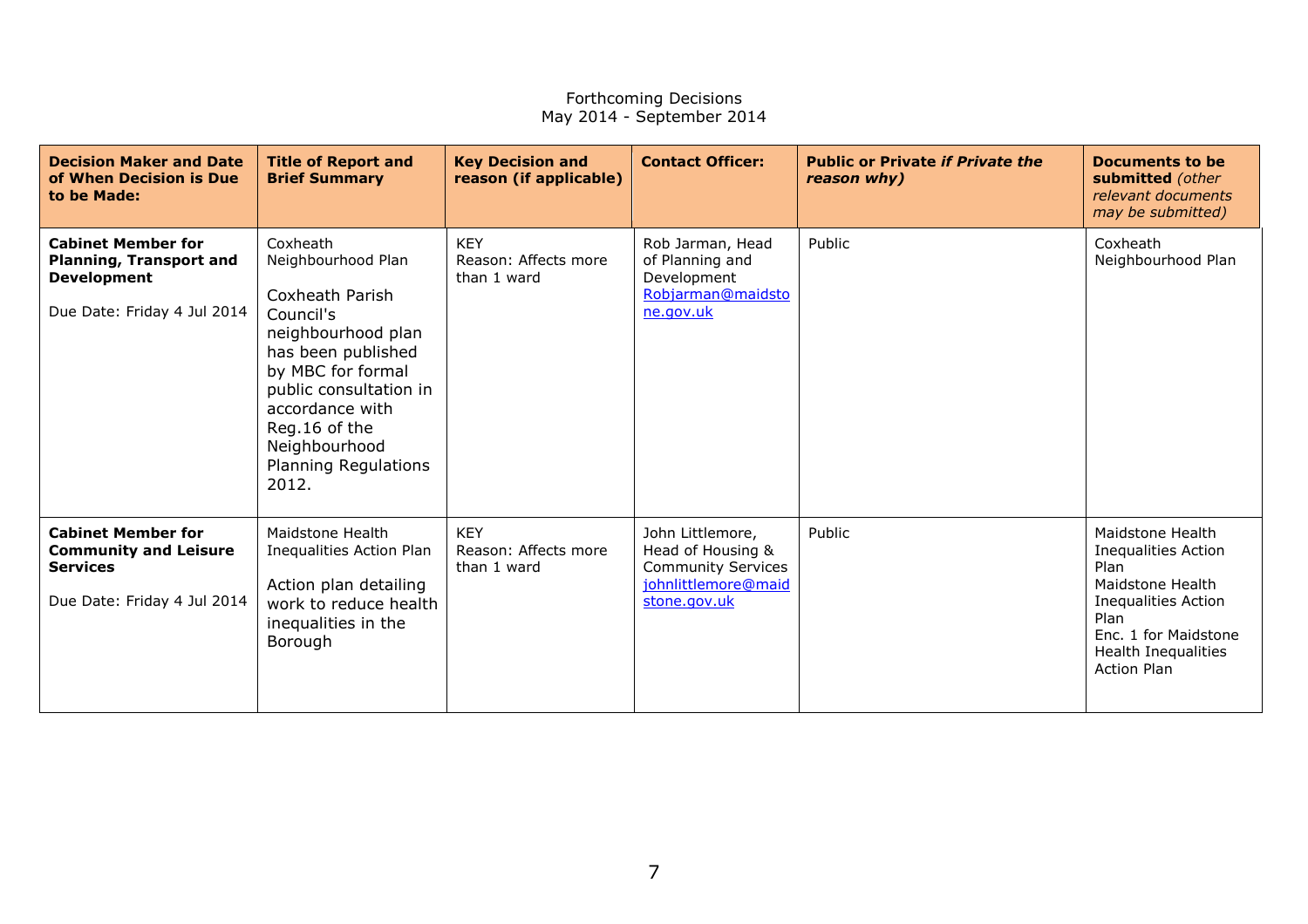| <b>Decision Maker and Date</b><br>of When Decision is Due<br>to be Made:                                                   | <b>Title of Report and</b><br><b>Brief Summary</b>                                                                                                                                        | <b>Key Decision and</b><br>reason (if applicable)    | <b>Contact Officer:</b>                                                                                   | <b>Public or Private if Private the</b><br>reason why)    | <b>Documents to be</b><br>submitted (other<br>relevant documents<br>may be submitted)                                                        |
|----------------------------------------------------------------------------------------------------------------------------|-------------------------------------------------------------------------------------------------------------------------------------------------------------------------------------------|------------------------------------------------------|-----------------------------------------------------------------------------------------------------------|-----------------------------------------------------------|----------------------------------------------------------------------------------------------------------------------------------------------|
| <b>Cabinet Member for</b><br><b>Economic and</b><br><b>Commercial</b><br><b>Development</b><br>Due Date: Friday 4 Jul 2014 | Maidstone Museums'<br>Collections<br>Development Policy<br>$2013 - 2018$<br>To consider the<br>approval of a revised<br>Collections<br>Development Policy<br>for the Council's<br>museums | <b>KEY</b><br>Reason: Policies, Plans,<br>Strategies | Dawn Hudd<br>dawnhudd@maidsto<br>ne.gov.uk                                                                | Public                                                    | Maidstone Museums'<br>Collections<br>Development Policy<br>2013-2018<br>Maidstone Museums'<br>Collections<br>Development Policy<br>2013-2018 |
| <b>Cabinet Member for</b><br><b>Community and Leisure</b><br><b>Services</b><br>Due Date: Friday 4 Jul 2014                | Homelessness Strategy<br>2014-19<br>Adoption of a new<br>Homelessness<br>Startegy.                                                                                                        | <b>KEY</b><br>Reason: Affects more<br>than 1 ward    | John Littlemore,<br>Head of Housing &<br><b>Community Services</b><br>johnlittlemore@maid<br>stone.gov.uk | Public                                                    | Homelessness Review<br>- January 2014<br>Homelessness<br>Strategy 2014-19<br>Appendix 1: Draft<br>Homelessness<br>Strategy 2014-19           |
| <b>Cabinet Member for</b><br><b>Corporate Services</b><br>Due Date: Friday 4 Jul 2014                                      | Lease of Giddyhorn<br>Lane Tennis Courts<br>Lease renewal to<br>Maidstone Lawn<br>Tennis Club of the<br>tennis courts at<br>Giddyhorn Lane<br><b>Playing Fields</b>                       |                                                      | Lucy Stroud<br>lucystroud@maidsto<br>ne.gov.uk                                                            | Private because of commercially<br>sensitive information. | Lease of Giddyhorn<br>Lane Tennis Courts                                                                                                     |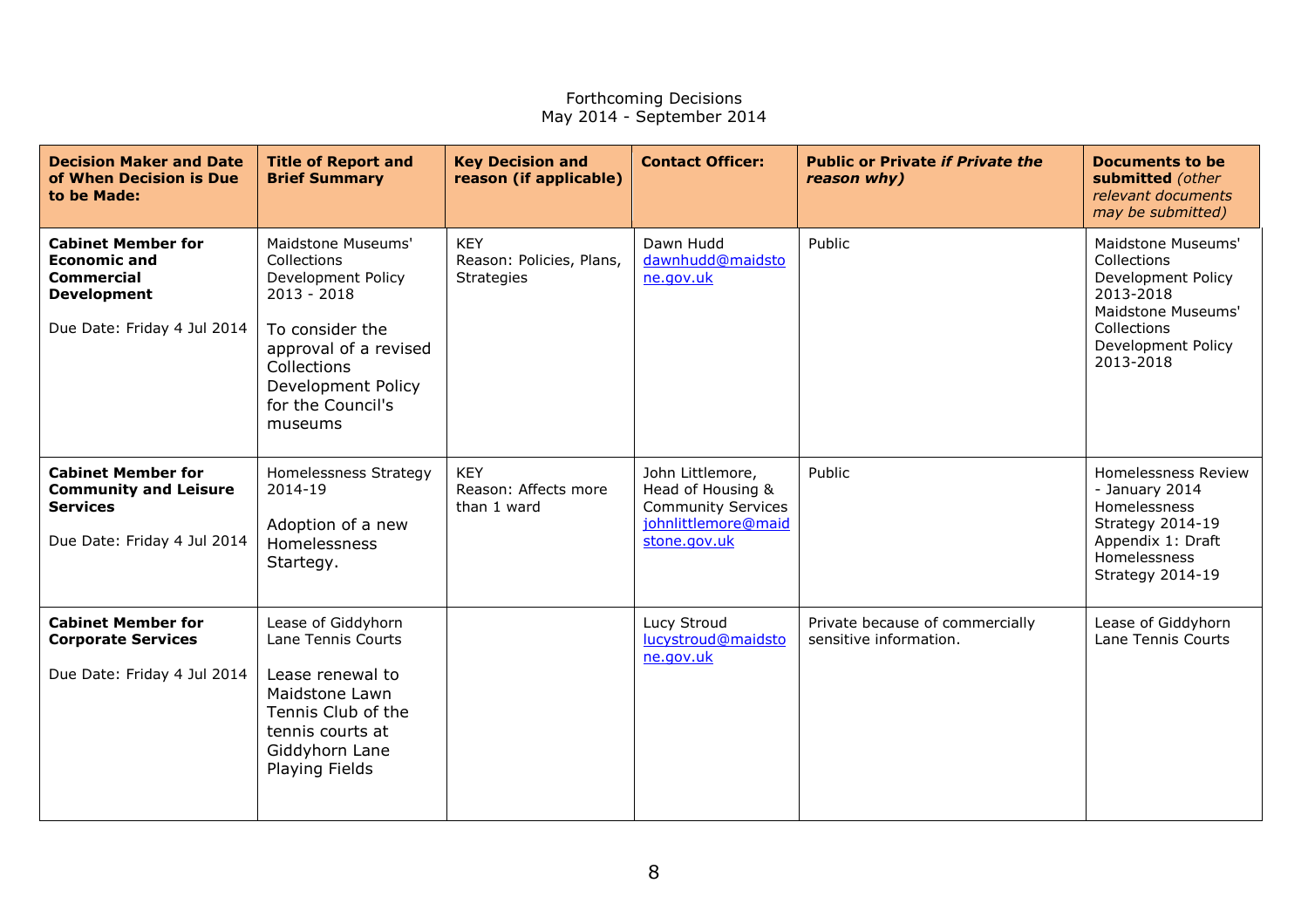| <b>Decision Maker and Date</b><br>of When Decision is Due<br>to be Made:                                    | <b>Title of Report and</b><br><b>Brief Summary</b>                                                                                                                                                        | <b>Key Decision and</b><br>reason (if applicable) | <b>Contact Officer:</b>                                                                                   | <b>Public or Private if Private the</b><br>reason why) | <b>Documents to be</b><br>submitted (other<br>relevant documents<br>may be submitted)                                                                                                                                                                                                                        |
|-------------------------------------------------------------------------------------------------------------|-----------------------------------------------------------------------------------------------------------------------------------------------------------------------------------------------------------|---------------------------------------------------|-----------------------------------------------------------------------------------------------------------|--------------------------------------------------------|--------------------------------------------------------------------------------------------------------------------------------------------------------------------------------------------------------------------------------------------------------------------------------------------------------------|
| <b>Cabinet Member for</b><br><b>Community and Leisure</b><br><b>Services</b><br>Due Date: Friday 4 Jul 2014 | New Code of Practice on<br>the use of surveillance<br>cameras<br>Overview of New<br>Code of Practice and<br>the impact on<br>Maidstone CCTV<br>service provided by<br>Medway Council<br>CCTV Partnership. |                                                   | John Littlemore,<br>Head of Housing &<br><b>Community Services</b><br>johnlittlemore@maid<br>stone.gov.uk | Public                                                 | Cabinet Report New<br>Code of Practice on<br>the use of<br>surveillance cameras<br>Att 1 New Code of<br>Practice on the use of<br>surveillance cameras<br>Att 2 CCTV Maidstone<br>CCTV Inventory and<br>Proposed CCTV<br>Upgrade Programme<br>Att 3 CCTV Camera<br>inventory for<br>Maidstone BC Jan<br>2014 |
| <b>Cabinet</b><br>Due Date: Wednesday 9 Jul<br>2014                                                         | Budget Strategy 2015<br>16 Onwards<br>To give initial<br>consideration to a<br><b>Budget Strategy for</b><br>2015 16 and beyond.                                                                          | <b>KEY</b><br>Reason: Budget<br>Reports           | Paul Riley, Head of<br>Finance & Customer<br><b>Services</b><br>paulriley@maidstone<br>.gov.uk            | Public                                                 | Budget Strategy 2015<br>16 Onwards                                                                                                                                                                                                                                                                           |
| <b>Cabinet</b><br>Due Date: Wednesday 9 Jul<br>2014                                                         | Annual Performance<br>Report<br>2013/14 Performance<br>out-turns for KPIs<br>and updates on<br><b>Strategic Actions</b>                                                                                   |                                                   | Angela Woodhouse,<br>Head of Policy and<br>Communications<br>angelawoodhouse@<br>maidstone.gov.uk         | Public                                                 | Annual Performance<br>Report                                                                                                                                                                                                                                                                                 |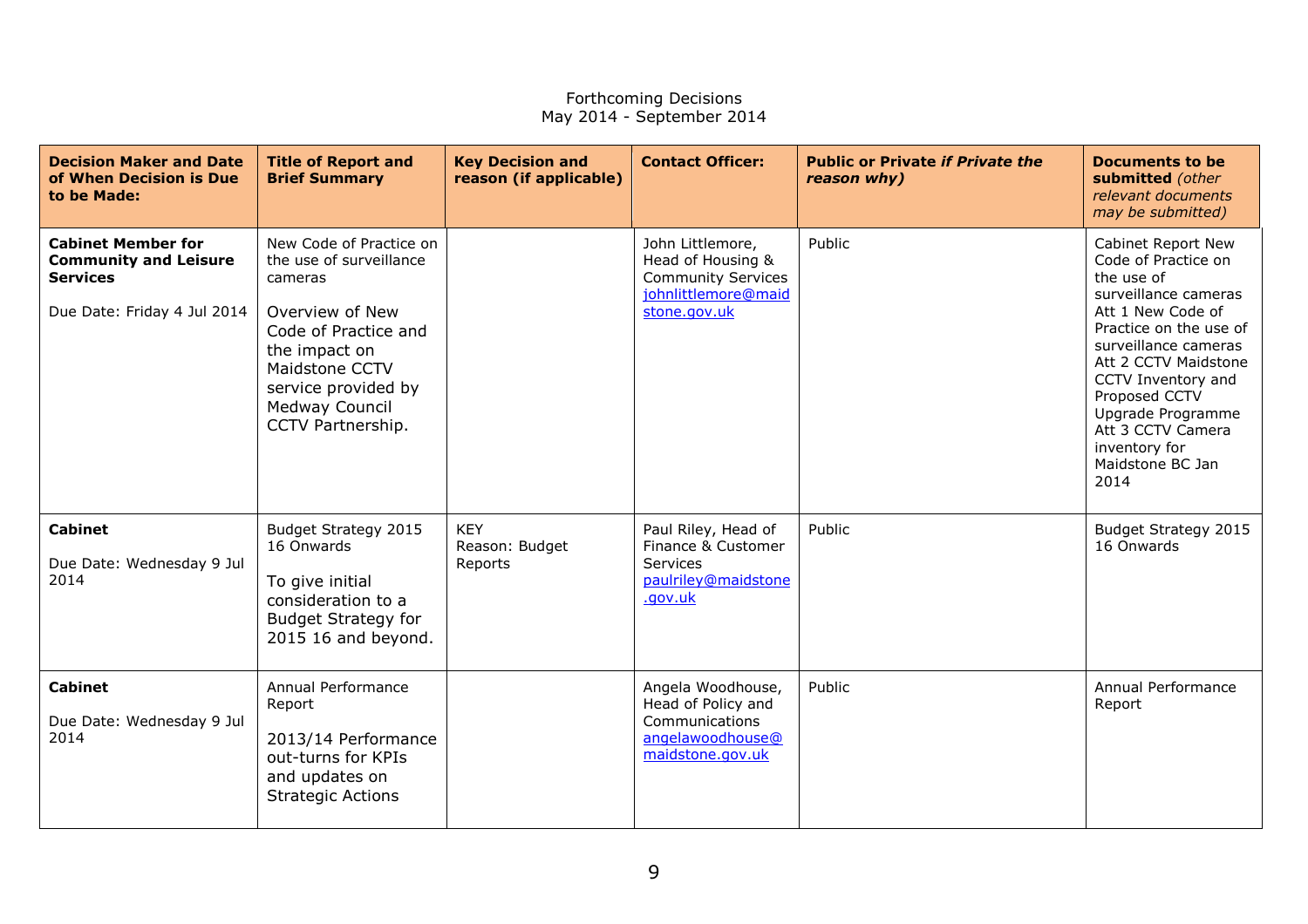| <b>Decision Maker and Date</b><br>of When Decision is Due<br>to be Made: | <b>Title of Report and</b><br><b>Brief Summary</b>                                                                          | <b>Key Decision and</b><br>reason (if applicable)  | <b>Contact Officer:</b>                                                                           | <b>Public or Private if Private the</b><br>reason why) | <b>Documents to be</b><br>submitted (other<br>relevant documents<br>may be submitted) |
|--------------------------------------------------------------------------|-----------------------------------------------------------------------------------------------------------------------------|----------------------------------------------------|---------------------------------------------------------------------------------------------------|--------------------------------------------------------|---------------------------------------------------------------------------------------|
| <b>Cabinet</b><br>Due Date: Wednesday 9 Jul<br>2014                      | Annual Governance<br>Statement<br>To agree the Annual<br>Governance<br>Statement for<br>2013/14                             | <b>KEY</b><br>Reason: Policy<br>Framework Document | Angela Woodhouse,<br>Head of Policy and<br>Communications<br>angelawoodhouse@<br>maidstone.gov.uk | Public                                                 | Annual Governance<br>Statement                                                        |
| <b>Cabinet</b><br>Due Date: Wednesday 9 Jul<br>2014                      | Local Code of Corporate<br>Governance<br>To consider and<br>approve an amended<br>Local Code of<br>Corporate<br>Governance. |                                                    | Angela Woodhouse,<br>Head of Policy and<br>Communications<br>angelawoodhouse@<br>maidstone.gov.uk | Public                                                 | Local Code of<br>Corporate Governance                                                 |
| <b>Cabinet</b><br>Due Date: Wednesday 9 Jul<br>2014                      | Maidstone Enterprise<br>Hub<br>Consideration of<br>financing options                                                        | <b>KEY</b><br>Reason: Expenditure ><br>£250,000    | Karen Franek<br>karenfranek@maidst<br>one.gov.uk                                                  | Public                                                 | Maidstone Enterprise<br>Hub                                                           |
| <b>Audit Committee</b><br>Due Date: Monday 14 Jul<br>2014                | <b>Statement of Accounts</b><br>2013/14<br><b>Draft Statement</b><br>2013/14                                                |                                                    | Paul Riley, Head of<br>Finance & Customer<br>Services<br>paulriley@maidstone<br>.gov.uk           | Public                                                 | Statement of<br>Accounts 2013/14                                                      |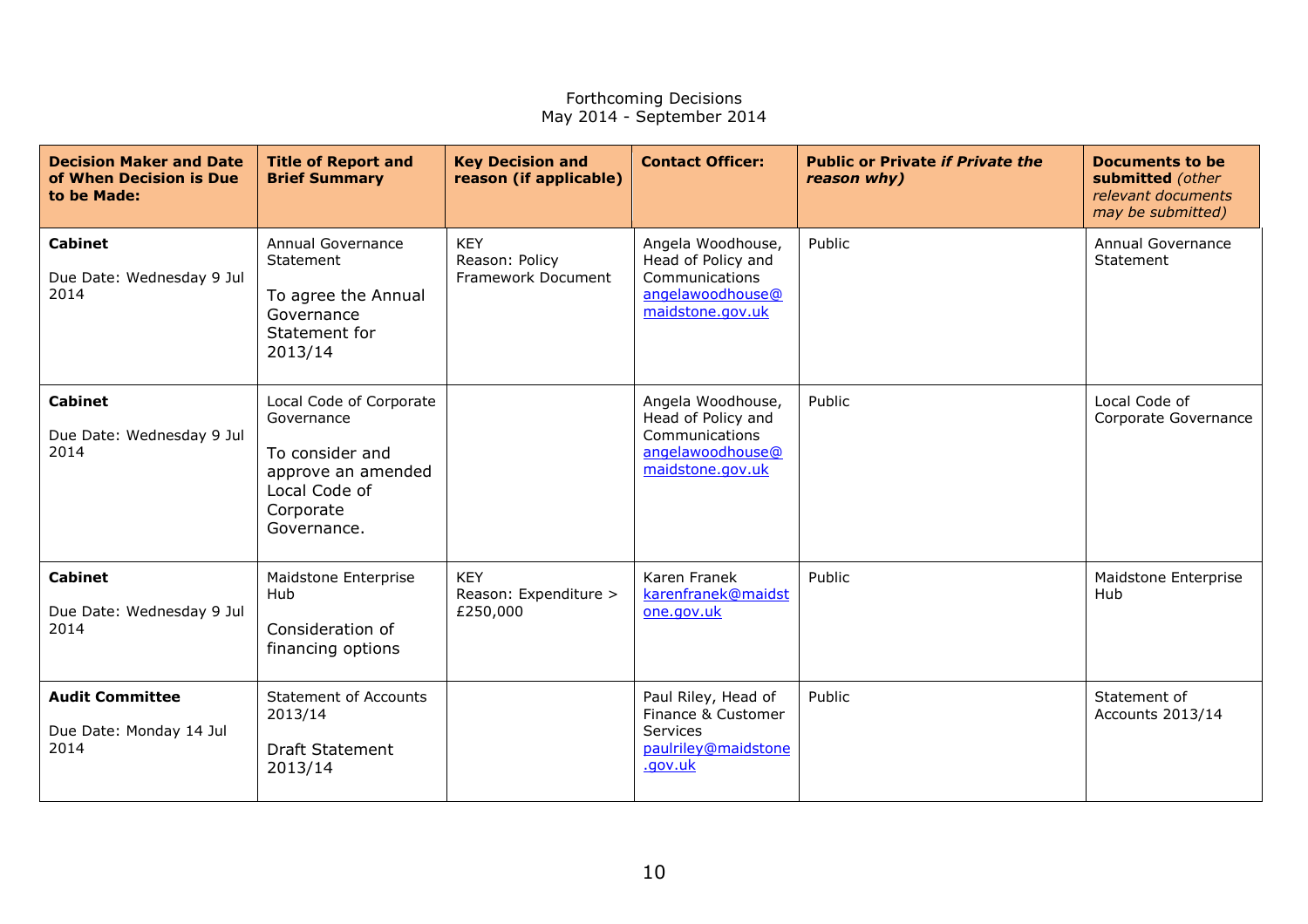| <b>Decision Maker and Date</b><br>of When Decision is Due<br>to be Made: | <b>Title of Report and</b><br><b>Brief Summary</b>                                                                                                                          | <b>Key Decision and</b><br>reason (if applicable) | <b>Contact Officer:</b>                                                                           | <b>Public or Private if Private the</b><br>reason why) | Documents to be<br>submitted (other<br>relevant documents<br>may be submitted) |
|--------------------------------------------------------------------------|-----------------------------------------------------------------------------------------------------------------------------------------------------------------------------|---------------------------------------------------|---------------------------------------------------------------------------------------------------|--------------------------------------------------------|--------------------------------------------------------------------------------|
| <b>Audit Committee</b><br>Due Date: Monday 14 Jul<br>2014                | <b>External Audit Fee</b><br>2014/15<br><b>External Audit Fee</b><br>2014/15                                                                                                |                                                   | Paul Riley, Head of<br>Finance & Customer<br><b>Services</b><br>paulriley@maidstone<br>.gov.uk    | Public                                                 | <b>External Audit Fee</b><br>2014/15                                           |
| <b>Audit Committee</b><br>Due Date: Monday 14 Jul<br>2014                | <b>Treasury Management</b><br>Performance 2014 15<br>This report sets out<br>the activities of the<br>Treasury<br>Management function<br>for the 2014 15<br>financial year. |                                                   | Paul Riley, Head of<br>Finance & Customer<br><b>Services</b><br>paulriley@maidstone<br>.gov.uk    | Public                                                 | <b>Treasury Management</b><br>Performance 2014 15                              |
| <b>Audit Committee</b><br>Due Date: Monday 14 Jul<br>2014                | Local Code of Corporate<br>Governance<br>To consider and<br>approve an amended<br>Local Code of<br>Corporate<br>Governance.                                                 |                                                   | Angela Woodhouse,<br>Head of Policy and<br>Communications<br>angelawoodhouse@<br>maidstone.gov.uk | Public                                                 | Local Code of<br>Corporate Governance                                          |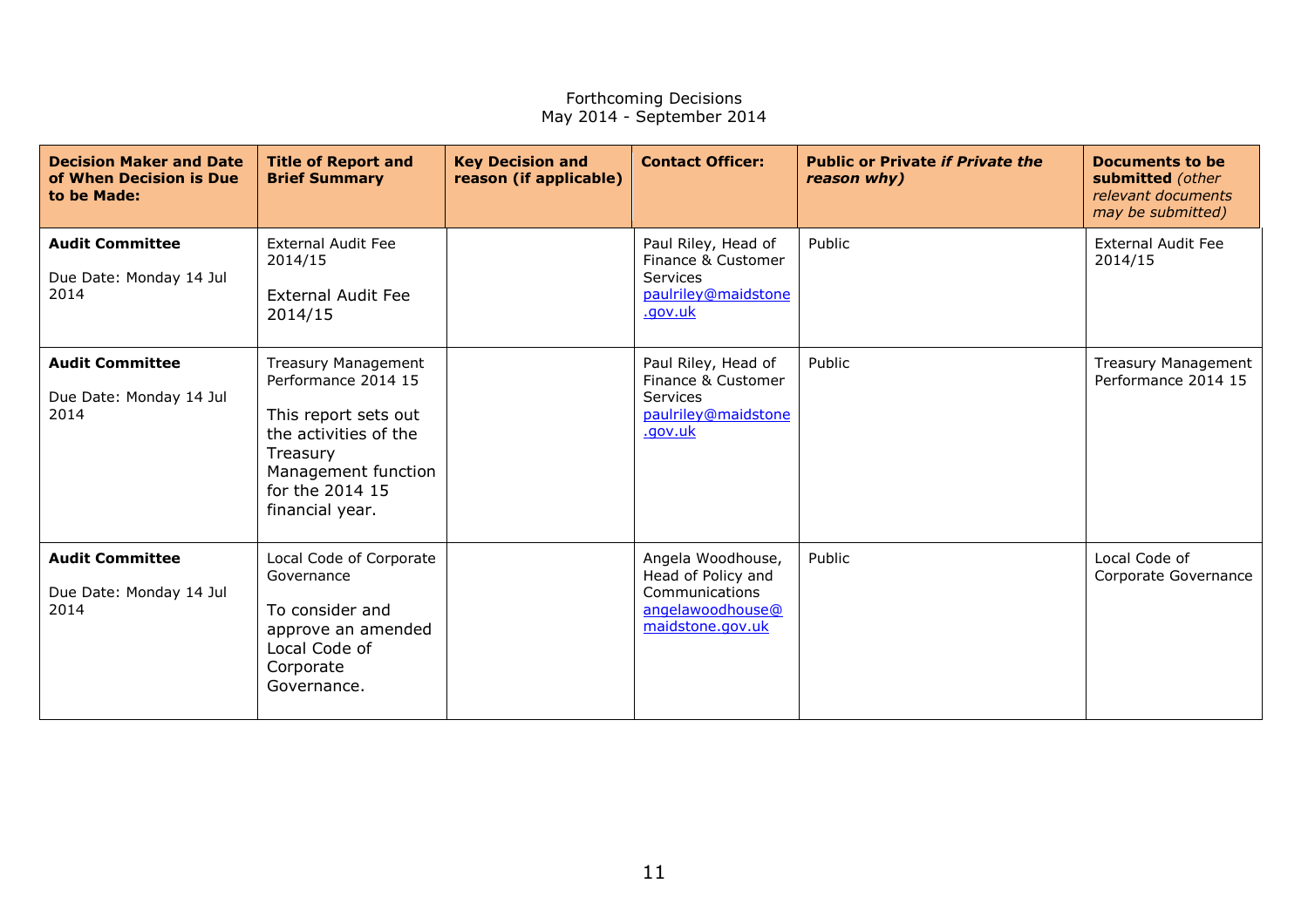| <b>Decision Maker and Date</b><br>of When Decision is Due<br>to be Made: | <b>Title of Report and</b><br><b>Brief Summary</b>                                                                                    | <b>Key Decision and</b><br>reason (if applicable) | <b>Contact Officer:</b>                                                                           | <b>Public or Private if Private the</b><br>reason why) | <b>Documents to be</b><br>submitted (other<br>relevant documents<br>may be submitted) |
|--------------------------------------------------------------------------|---------------------------------------------------------------------------------------------------------------------------------------|---------------------------------------------------|---------------------------------------------------------------------------------------------------|--------------------------------------------------------|---------------------------------------------------------------------------------------|
| <b>Audit Committee</b><br>Due Date: Monday 14 Jul<br>2014                | <b>Annual Governance</b><br>Statement<br>To consider the draft<br><b>Annual Governance</b><br>Statement for<br>2013/14                |                                                   | Angela Woodhouse,<br>Head of Policy and<br>Communications<br>angelawoodhouse@<br>maidstone.gov.uk | Public                                                 | Annual Governance<br>Statement                                                        |
| <b>Council</b><br>Due Date: Wednesday 23<br>Jul 2014                     | Overview and Scrutiny<br>Annual Report 2013-14<br>2013-14 Annual<br>Report for the<br>Overview and<br><b>Scrutiny Committees</b>      |                                                   | <b>Tessa Mallett</b><br>tessamallett@maidst<br>one.gov.uk                                         | Public                                                 | Overview and<br><b>Scrutiny Annual</b><br>Report 2013-14                              |
| <b>Cabinet</b><br>Due Date: Wednesday 13<br>Aug 2014                     | Budget Monitoring - 1st<br>Quarter 2014/15<br>Revenue and Capital<br>budget monitoring<br>update                                      |                                                   | Paul Riley, Head of<br>Finance & Customer<br>Services<br>paulriley@maidstone<br>.gov.uk           | Public                                                 | Budget Monitoring -<br>1st Quarter 2014/15                                            |
| <b>Audit Committee</b><br>Due Date: Monday 15 Sep<br>2014                | <b>External Auditor's Audit</b><br><b>Findings Report</b><br>2013/14<br><b>External Auditor's</b><br>Audit Findings Report<br>2013/14 |                                                   | Paul Riley, Head of<br>Finance & Customer<br>Services<br>paulriley@maidstone<br>.gov.uk           | Public                                                 | <b>External Auditor's</b><br>Audit Findings Report<br>2013/14                         |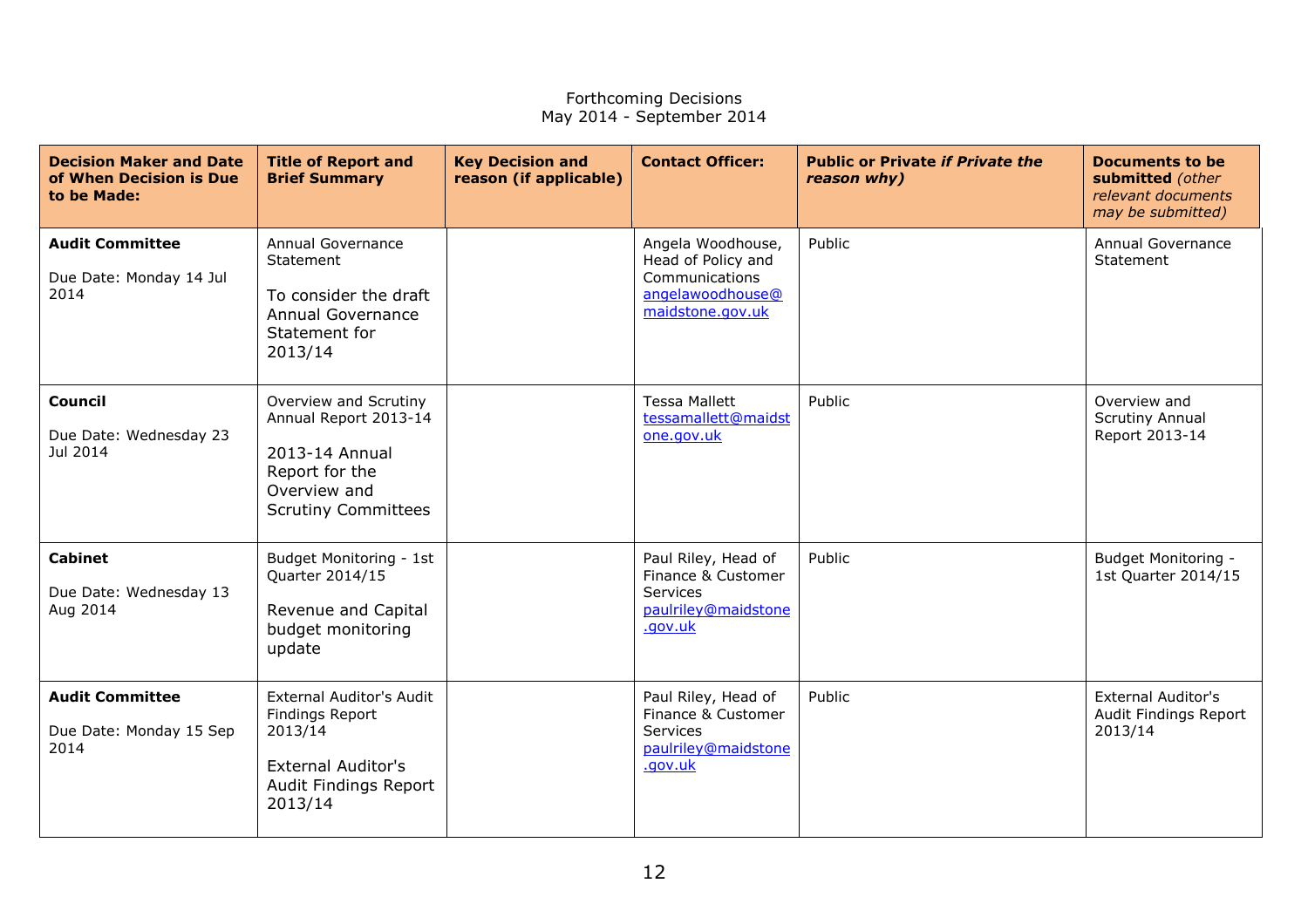| <b>Decision Maker and Date</b><br>of When Decision is Due<br>to be Made: | <b>Title of Report and</b><br><b>Brief Summary</b>                                                                                                               | <b>Key Decision and</b><br>reason (if applicable) | <b>Contact Officer:</b>                                                                        | <b>Public or Private if Private the</b><br>reason why) | Documents to be<br>submitted (other<br>relevant documents<br>may be submitted) |
|--------------------------------------------------------------------------|------------------------------------------------------------------------------------------------------------------------------------------------------------------|---------------------------------------------------|------------------------------------------------------------------------------------------------|--------------------------------------------------------|--------------------------------------------------------------------------------|
| <b>Cabinet</b><br>Due Date: Wednesday 12<br>Nov 2014                     | Budget Monitoring 2nd<br>Quarter 2014/15<br>Revenue and Capital<br>budget monitoring<br>update                                                                   |                                                   | Paul Riley, Head of<br>Finance & Customer<br><b>Services</b><br>paulriley@maidstone<br>.gov.uk | Public                                                 | <b>Budget Monitoring</b><br>2nd Quarter 2014/15                                |
| <b>Cabinet</b><br>Due Date: Wednesday 12<br>Nov 2014                     | Council Tax 2015 16<br><b>Collection Fund</b><br>Adjustments<br>To agree the levels of<br><b>Collection Fund</b><br>adjustment                                   | <b>KEY</b><br>Reason: Budget<br>Reports           | Paul Riley, Head of<br>Finance & Customer<br><b>Services</b><br>paulriley@maidstone<br>.gov.uk | Public                                                 | Council Tax 2015 16<br><b>Collection Fund</b><br>Adjustments                   |
| <b>Cabinet</b><br>Due Date: Wednesday 12<br>Nov 2014                     | Council Tax Tax Base<br>2015 16<br>To advise Members of<br>the information<br>currently available on<br>the Tax Base for<br>2015 16 for Council<br>Tax purposes. |                                                   | Paul Riley, Head of<br>Finance & Customer<br>Services<br>paulriley@maidstone<br>.gov.uk        | Public                                                 | Council Tax Tax Base<br>2015 16                                                |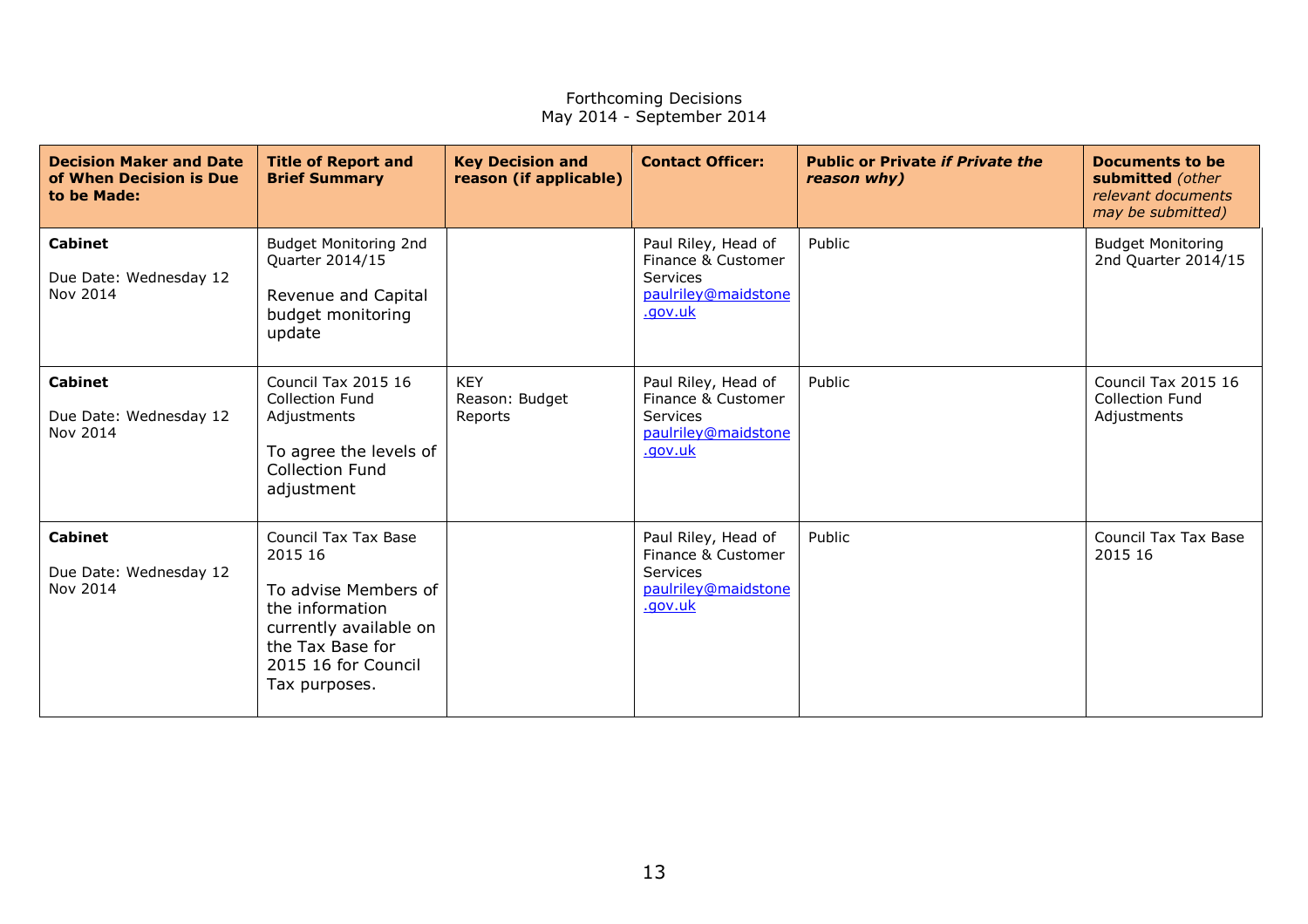| <b>Decision Maker and Date</b><br>of When Decision is Due<br>to be Made: | <b>Title of Report and</b><br><b>Brief Summary</b>                                                                                                                                                                                                                                                     | <b>Key Decision and</b><br>reason (if applicable) | <b>Contact Officer:</b>                                                                        | <b>Public or Private if Private the</b><br>reason why) | Documents to be<br>submitted (other<br>relevant documents<br>may be submitted) |
|--------------------------------------------------------------------------|--------------------------------------------------------------------------------------------------------------------------------------------------------------------------------------------------------------------------------------------------------------------------------------------------------|---------------------------------------------------|------------------------------------------------------------------------------------------------|--------------------------------------------------------|--------------------------------------------------------------------------------|
| <b>Audit Committee</b><br>Due Date: Monday 24 Nov<br>2014                | <b>Treasury Management</b><br>Strategy Mid Year<br>Performance 2014 15<br>This report sets out<br>the activities of the<br>Treasury<br>Management<br>Function for 2014 15<br>financial year in<br>accordance with<br>CIPFA's Code of<br>Practice on Treasury<br>Management issued<br>in November 2009. |                                                   | Paul Riley, Head of<br>Finance & Customer<br><b>Services</b><br>paulriley@maidstone<br>.gov.uk | Public                                                 | <b>Treasury Management</b><br>Strategy Mid Year<br>Performance 2014 15         |
| <b>Audit Committee</b><br>Due Date: Monday 24 Nov<br>2014                | Treasury Management<br><b>Strategy 2015 16</b><br>To consider future<br>Treasury<br>Management<br>Strategy for 2015 16                                                                                                                                                                                 |                                                   | Paul Riley, Head of<br>Finance & Customer<br><b>Services</b><br>paulriley@maidstone<br>.gov.uk | Public                                                 | Treasury Management<br><b>Strategy 2015 16</b>                                 |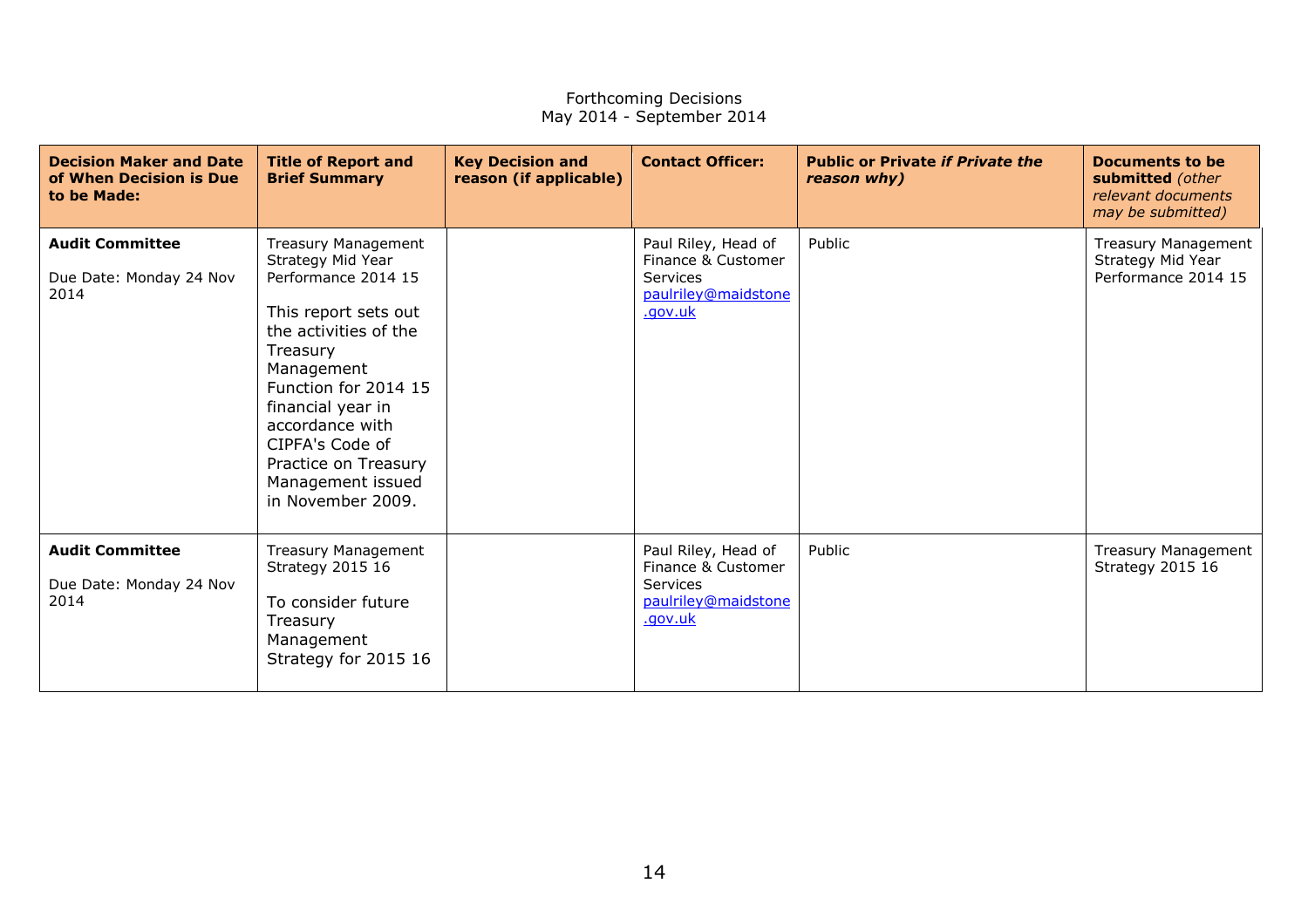| <b>Decision Maker and Date</b><br>of When Decision is Due<br>to be Made: | <b>Title of Report and</b><br><b>Brief Summary</b>                                                                         | <b>Key Decision and</b><br>reason (if applicable) | <b>Contact Officer:</b>                                                                        | <b>Public or Private if Private the</b><br>reason why) | Documents to be<br>submitted (other<br>relevant documents<br>may be submitted) |
|--------------------------------------------------------------------------|----------------------------------------------------------------------------------------------------------------------------|---------------------------------------------------|------------------------------------------------------------------------------------------------|--------------------------------------------------------|--------------------------------------------------------------------------------|
| Cabinet<br>Due Date: Wednesday 17<br>Dec 2014                            | Budget Strategy 2015<br>16 Onwards<br>To agree a draft<br>Council Tax and<br><b>Budget Strategy for</b><br>2015 16 Onwards | KEY<br>Reason: Budget<br>Reports                  | Paul Riley, Head of<br>Finance & Customer<br><b>Services</b><br>paulriley@maidstone<br>.gov.uk | Public                                                 | Budget Strategy 2015<br>16 Onwards                                             |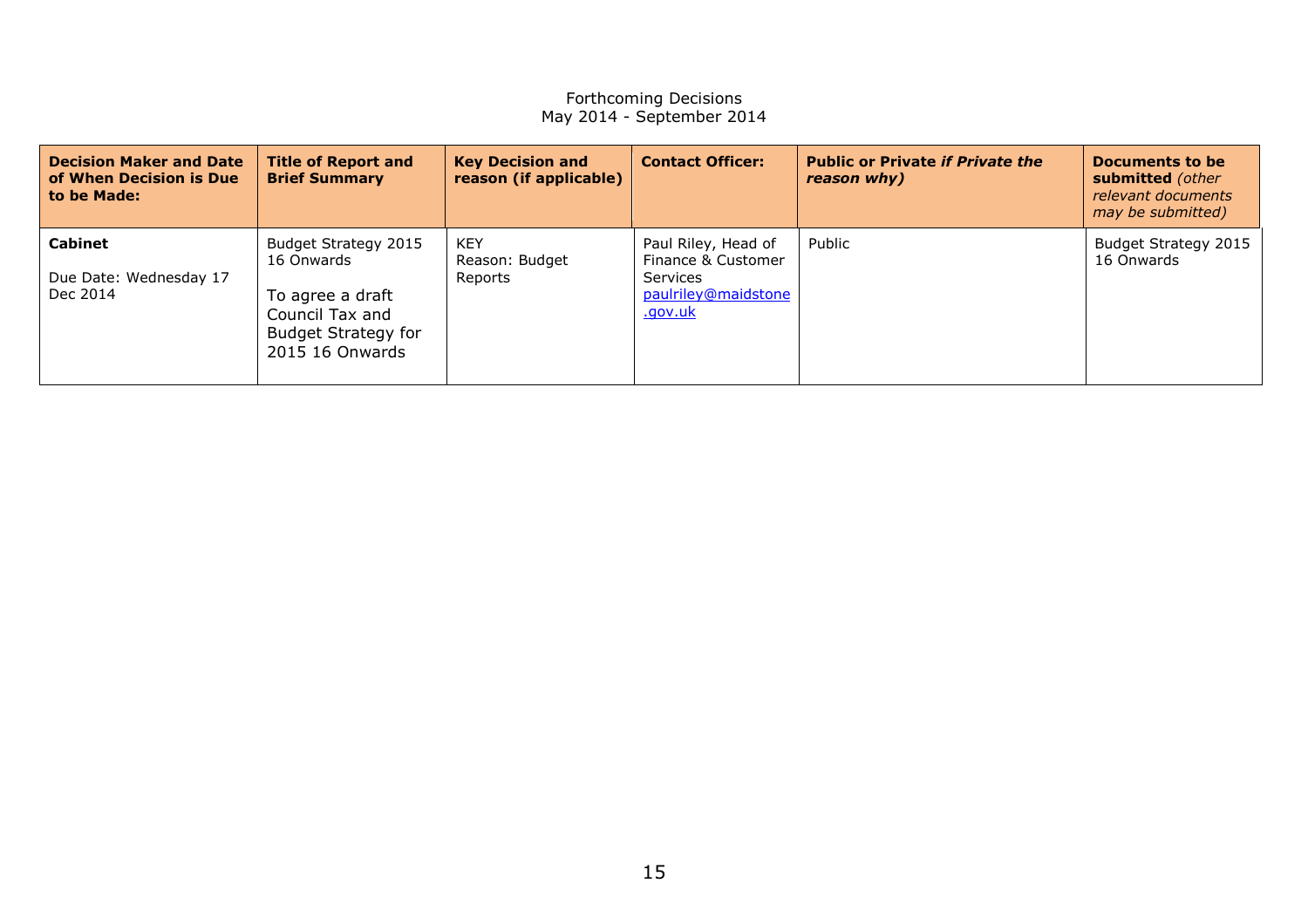| <b>Decision Maker and Date</b><br>of When Decision is Due<br>to be Made: | <b>Title of Report and</b><br><b>Brief Summary</b>                                                                                                                                                                                                                                                                                                                                                                                                                                                                                                              | <b>Key Decision and</b><br>reason (if applicable) | <b>Contact Officer:</b>                                                                        | <b>Public or Private if Private the</b><br>reason why) | Documents to be<br>submitted (other<br>relevant documents<br>may be submitted) |
|--------------------------------------------------------------------------|-----------------------------------------------------------------------------------------------------------------------------------------------------------------------------------------------------------------------------------------------------------------------------------------------------------------------------------------------------------------------------------------------------------------------------------------------------------------------------------------------------------------------------------------------------------------|---------------------------------------------------|------------------------------------------------------------------------------------------------|--------------------------------------------------------|--------------------------------------------------------------------------------|
| <b>Cabinet</b><br>Due Date: Wednesday 17<br>Dec 2014                     | Budget Strategy 2015<br>16 Fees & Charges<br>To consider the<br>appropriate level of<br>fees and charges for<br>2015 16 for services<br>where the Council<br>raises income by<br>charging the user of<br>a service and where<br>the setting of the fee<br>to be charged is<br>discretionary. The<br>Council has adopted<br>a policy on the<br>setting of fees and<br>charges to ensure<br>that a rational<br>approach is used that<br>takes account of all<br>factors and creates a<br>result that supports<br>the priorities set out<br>in the strategic plan. | <b>KEY</b><br>Reason: Fees &<br>Charges           | Paul Riley, Head of<br>Finance & Customer<br><b>Services</b><br>paulriley@maidstone<br>.gov.uk | Public                                                 | Budget Strategy 2015<br>16 Fees &<br>Charges                                   |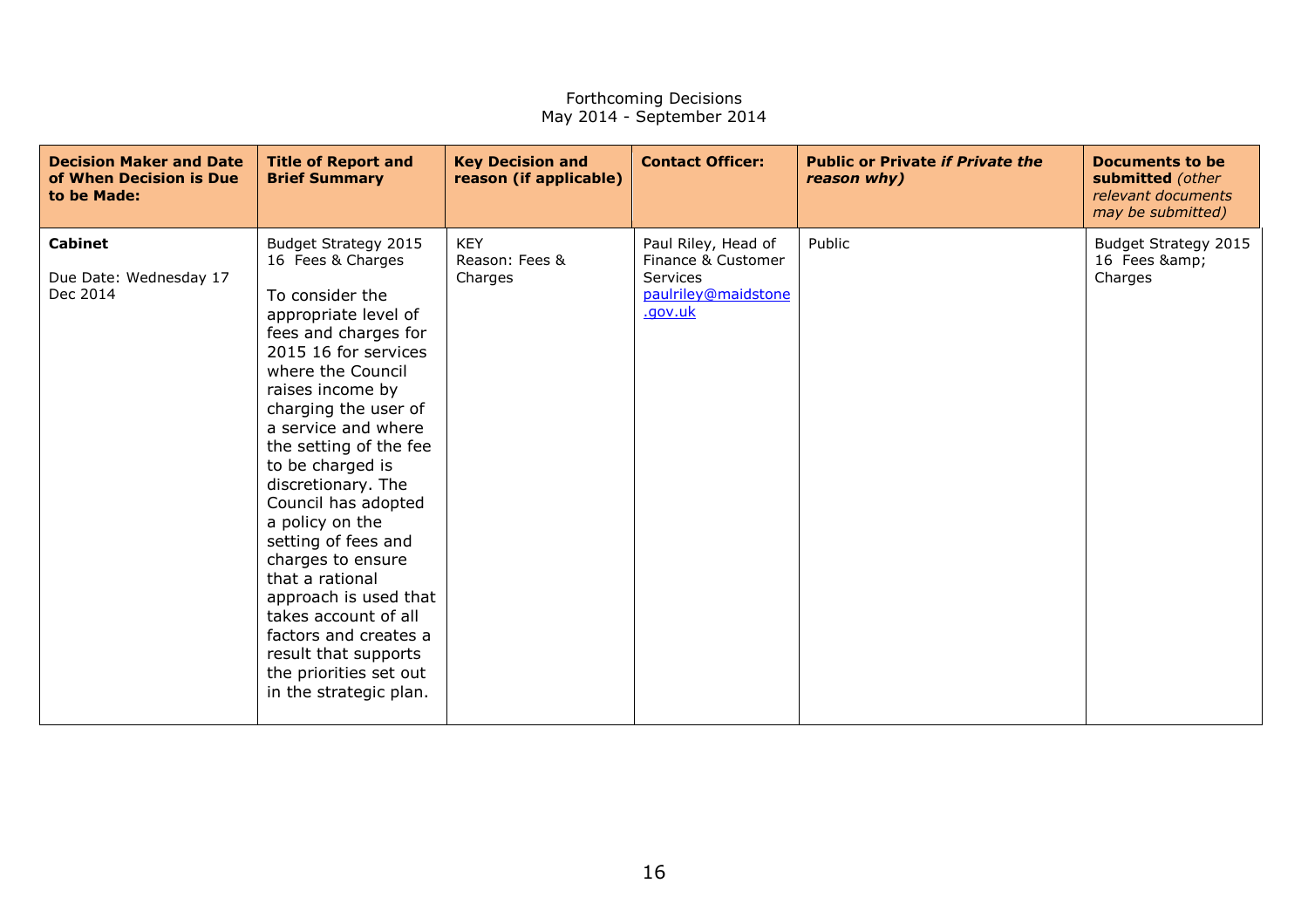| <b>Decision Maker and Date</b><br>of When Decision is Due<br>to be Made: | <b>Title of Report and</b><br><b>Brief Summary</b>                                                                                                                                                                                                                                                                                                                          | <b>Key Decision and</b><br>reason (if applicable) | <b>Contact Officer:</b>                                                                        | <b>Public or Private if Private the</b><br>reason why) | <b>Documents to be</b><br>submitted (other<br>relevant documents<br>may be submitted) |
|--------------------------------------------------------------------------|-----------------------------------------------------------------------------------------------------------------------------------------------------------------------------------------------------------------------------------------------------------------------------------------------------------------------------------------------------------------------------|---------------------------------------------------|------------------------------------------------------------------------------------------------|--------------------------------------------------------|---------------------------------------------------------------------------------------|
| <b>Cabinet</b><br>Due Date: Wednesday 11<br>Feb 2015                     | Budget Strategy 2015<br>16 Onwards<br>Agree proposed<br>General Fund<br>revenue and capital<br>estimates for 2015<br>16 and revised<br>figures for 2014 15 in<br>accordance with the<br><b>Budget Strategy and</b><br>Medium Term<br>Financial and Capital<br>Strategies and<br>Projections, and the<br>consequent level of<br>Council Tax for<br>submission to<br>Council. | <b>KEY</b><br>Reason: Expenditure ><br>£250,000   | Paul Riley, Head of<br>Finance & Customer<br><b>Services</b><br>paulriley@maidstone<br>.gov.uk | Public                                                 | Budget Strategy 2015<br>16 Onwards                                                    |
| <b>Cabinet</b><br>Due Date: Wednesday 11<br>Feb 2015                     | <b>Budget Monitoring 3rd</b><br>Quarter 2014/15<br>Revenue and capital<br>budget monitoring<br>update                                                                                                                                                                                                                                                                       |                                                   | Paul Riley, Head of<br>Finance & Customer<br><b>Services</b><br>paulriley@maidstone<br>.gov.uk | Public                                                 | <b>Budget Monitoring 3rd</b><br>Quarter 2014/15                                       |